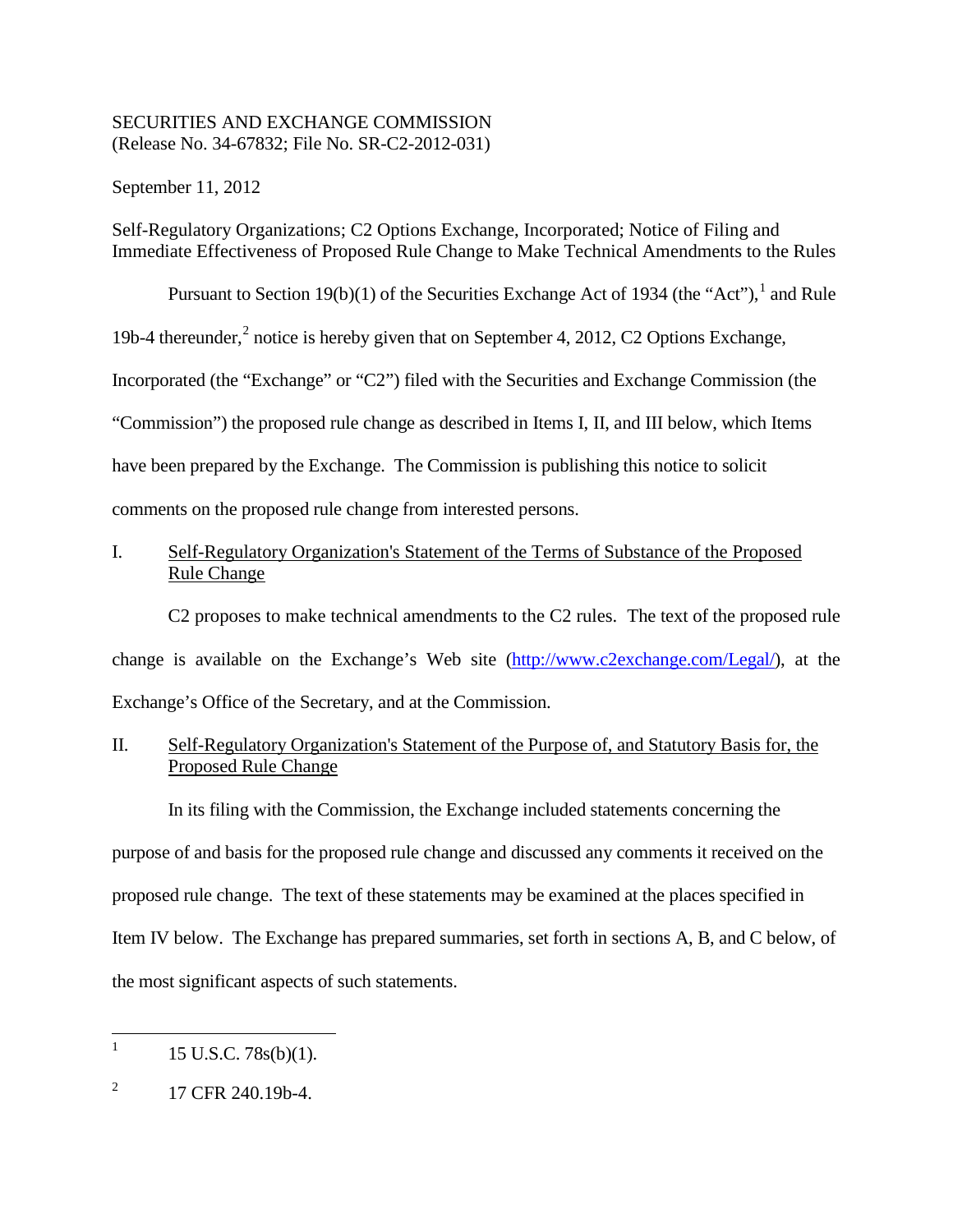### A. Self-Regulatory Organization's Statement of the Purpose of, and Statutory Basis for, Proposed Rule Change

1. Purpose

The Exchange proposes to make technical amendments to chapters in the Exchange rulebook that incorporate by reference rules of the Chicago Board Options Exchange, Incorporated ("CBOE"). CBOE Chapter 4 – Business Conduct (which includes Interpretation and Policy .06 to Rule 4.11 – Position Limits) is incorporated into the C2 rules by reference as C2 Chapter 4.[3](#page-1-0) Interpretation and Policy .06 to CBOE Rule 4.11 describes the procedures and criteria by which a TPH organization may obtain a facilitation exemption from applicable standard position limits in non-multiply-listed Exchange options for the purposes of facilitating some orders, pursuant to the provisions of CBOE Rule 6.74(b). CBOE Rule 6.74(b) describes the process that allows a floor broker to cross orders. Because C2, as an all-electronic exchange, does not have floor brokers, CBOE Rule 6.74(b) does not apply to C2 (and indeed, is not incorporated into C2 rules). And since Interpretation and Policy .06 to Rule 4.11 relies on the inapplicable-to-C2 CBOE Rule 6.74(b), Interpretation and Policy .06 to Rule 4.11 is thereby itself inapplicable to C2. As such, the Exchange proposes to state that, with respect to applicability to C2 only, Interpretation and Policy .06 to CBOE Rule 4.11 is not applicable to C2.

The Exchange also proposes to amend its Rule 17.50 – Imposition of Fines for Minor Rule Violations to fix inaccurate references. CBOE Chapter 17 – Discipline (which includes Rule 17.50 – Imposition of Fines for Minor Rule Violations) is incorporated into the C2 rules by

<span id="page-1-0"></span><sup>&</sup>lt;sup>3</sup> See Securities Exchange Act Release No. 34-62323 (June 17, 2010), 75 FR 36144 (June 24, 2012) (SR-C2-2010-002).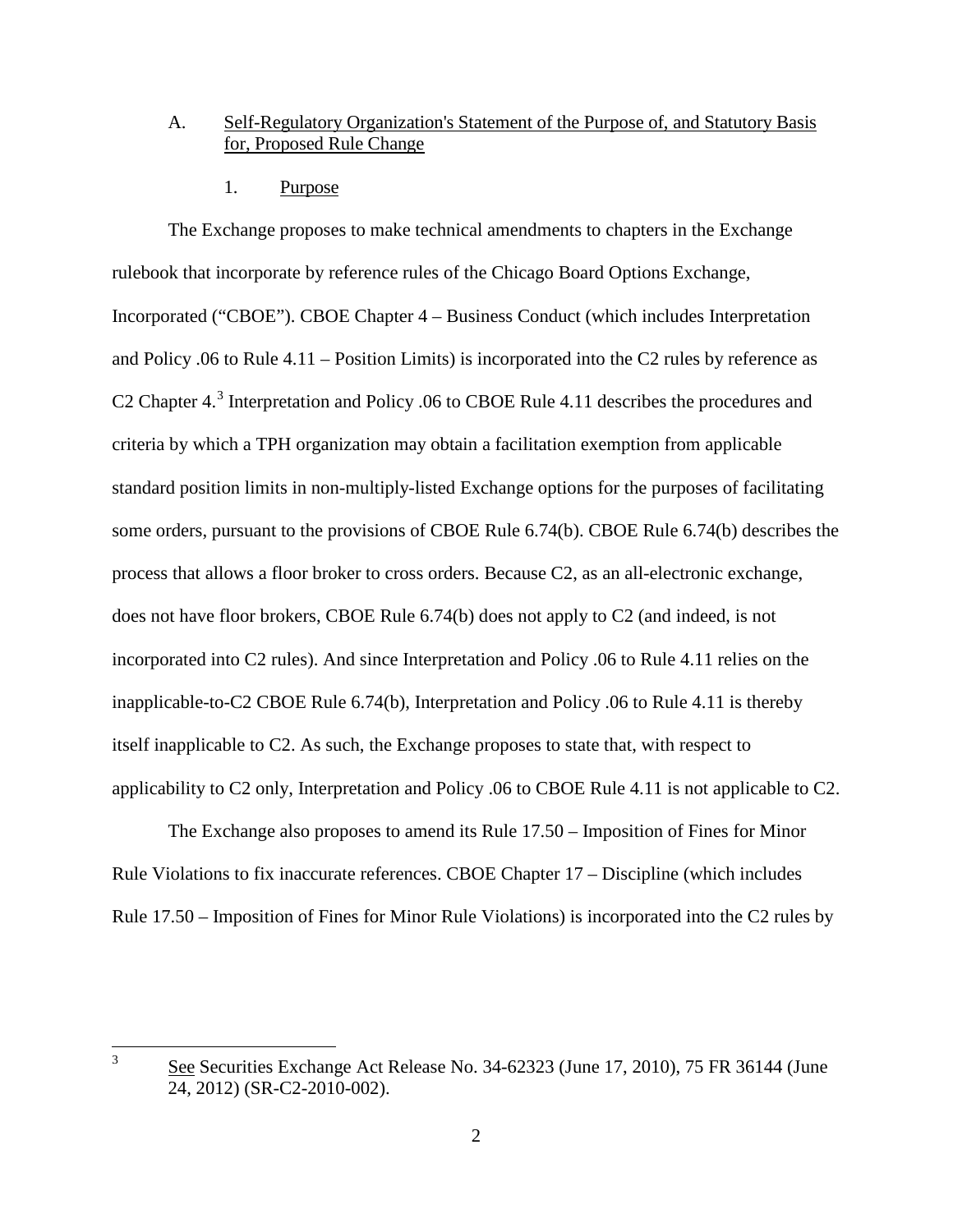reference as C2 Chapter 17.<sup>[4](#page-2-0)</sup> CBOE Rule 17.50 references CBOE Rule 3.23 – Integrated Billing System. However, C2's Integrated Billing System rule is C2 Rule 3.9. Therefore, C2 proposes to state that any references in Rule 17.50 to Rule 3.23 should be read, in reference to C2 only, to C2 Rule 3.9. Substantively, CBOE Rule 3.23 and C2 Rule 3.9 are identical.

C2 also proposes to amend its Chapter 17 to state that, with respect to applicability to C2 only, CBOE Rules  $17.50(g)(4)$ ,  $17.50(g)(5)$  and  $17.50(g)(7)$  are not applicable to C2. Sections  $(g)(4)$ ,  $(g)(5)$  and  $(g)(7)$  of CBOE Rule 17.50 are not applicable to C2 because those sections apply to floor-based trading, and C2, as an all-electronic exchange, does not have any floorbased trading. CBOE Rule  $17.50(g)(4)$  imposes fines for the failures to submit trade information on time and to the price reporter. On C2, trade information is submitted automatically (and the Exchange represents that C2 has appropriate systems in place to ensure that this occurs), rendering CBOE Rule 17.50(g)(4) inapplicable.

CBOE Rule 17.50(g)(5) imposes fines for the failure of a Market-Maker or Floor Broker to (1) honor the firm quote requirements of CBOE Rule 8.51, and (2) honor the priority of marketable customer orders maintained in the Customer Limit Order Book pursuant to CBOE Rule 6.45. Due to C2's nature as all-electronic, Market-Makers lack the requisite control to commit such violations (and C2 does not have Floor Brokers). The Exchange represents that C2 has appropriate systems in place to ensure that firm quote violations do not occur and customer order priority is automatically honored. CBOE Rule  $17.50(g)(5)$  also imposes fines for the failure of a Market-Maker or Floor Broker to use due diligence in the execution of orders for which the

<span id="page-2-0"></span><sup>&</sup>lt;sup>4</sup> See Securities Exchange Act Release No. 34-62323 (June 17, 2010), 75 FR 36144 (June 24, 2012) (SR-C2-2010-002).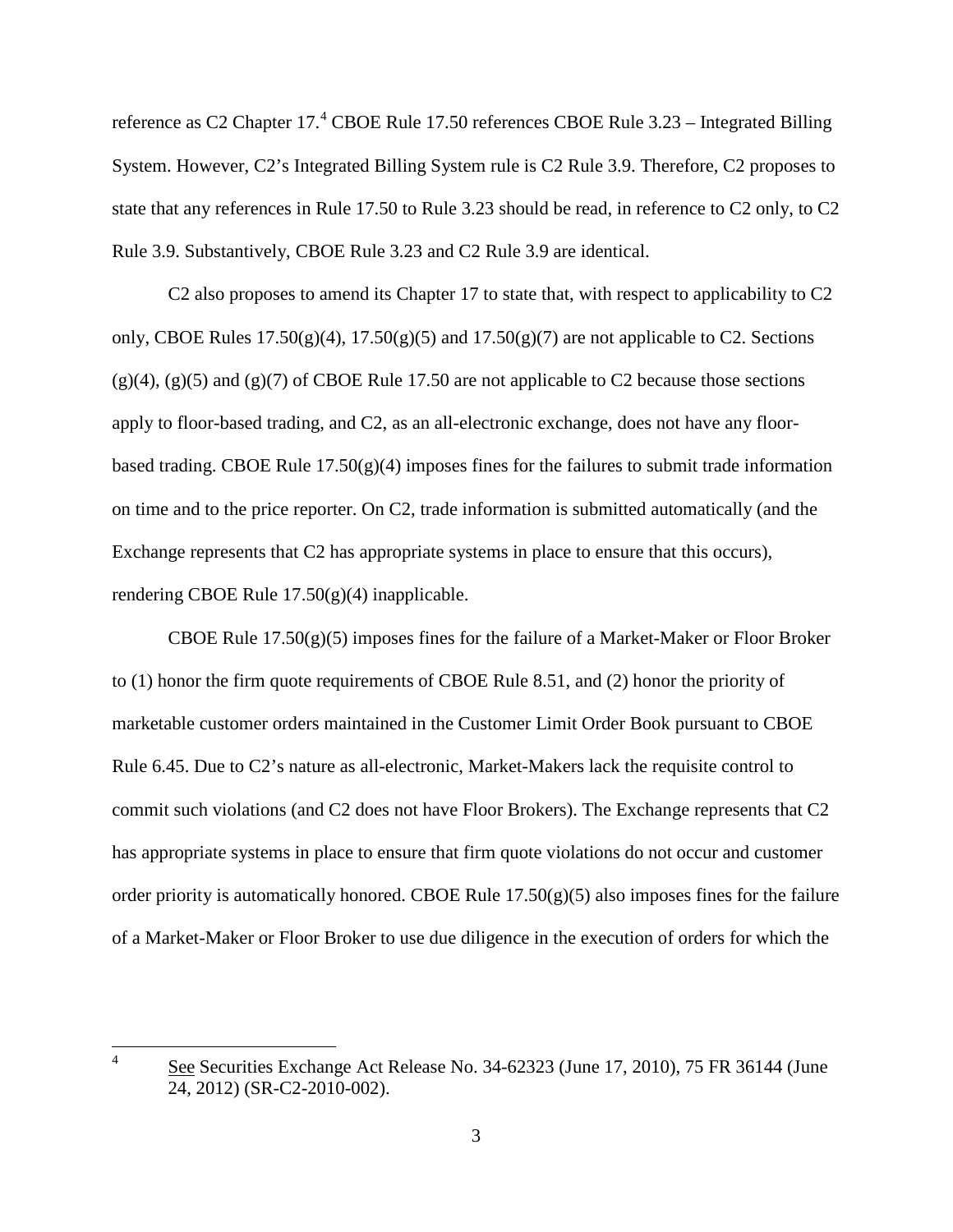floor Trading Permit Holder maintains an agency obligation pursuant to CBOE Rule 6.73. This section is inapplicable to C2 because C2 does not have floor Trading Permit Holders.

CBOE Rule  $17.50(g)(7)$  imposes fines for failure to submit trade data on the trade date. On C2, such trade data is submitted automatically (and the Exchange represents that C2 has appropriate systems in place to ensure that trade data is submitted in a timely manner), rendering CBOE Rule  $17.50(g)(7)$  inapplicable.

### 2. Statutory Basis

The Exchange believes the proposed rule change is consistent with the Act and the rules and regulations thereunder applicable to the Exchange and, in particular, the requirements of Section  $6(b)$  of the Act.<sup>[5](#page-3-0)</sup> Specifically, the Exchange believes the proposed rule change is consistent with the Section  $6(b)(5)^6$  $6(b)(5)^6$  requirements that the rules of an exchange be designed to promote just and equitable principles of trade, to prevent fraudulent and manipulative acts, to remove impediments to and to perfect the mechanism for a free and open market and a national market system, and, in general, to protect investors and the public interest. By correcting references and removing inapplicable sections within Rule 17.50 and Interpretation and Policy .06 to Rule 4.11, the Exchange eliminates confusion that could arise from reading Exchange rules, thereby removing impediments to and perfecting the mechanism for a free and open market.

#### B. Self-Regulatory Organization's Statement on Burden on Competition

C2 does not believe that the proposed rule change will impose any burden on competition that is not necessary or appropriate in furtherance of the purposes of the Act.

<span id="page-3-0"></span> $^{5}$  15 U.S.C. 78f(b).

<span id="page-3-1"></span> $^{6}$  15 U.S.C. 78f(b)(5).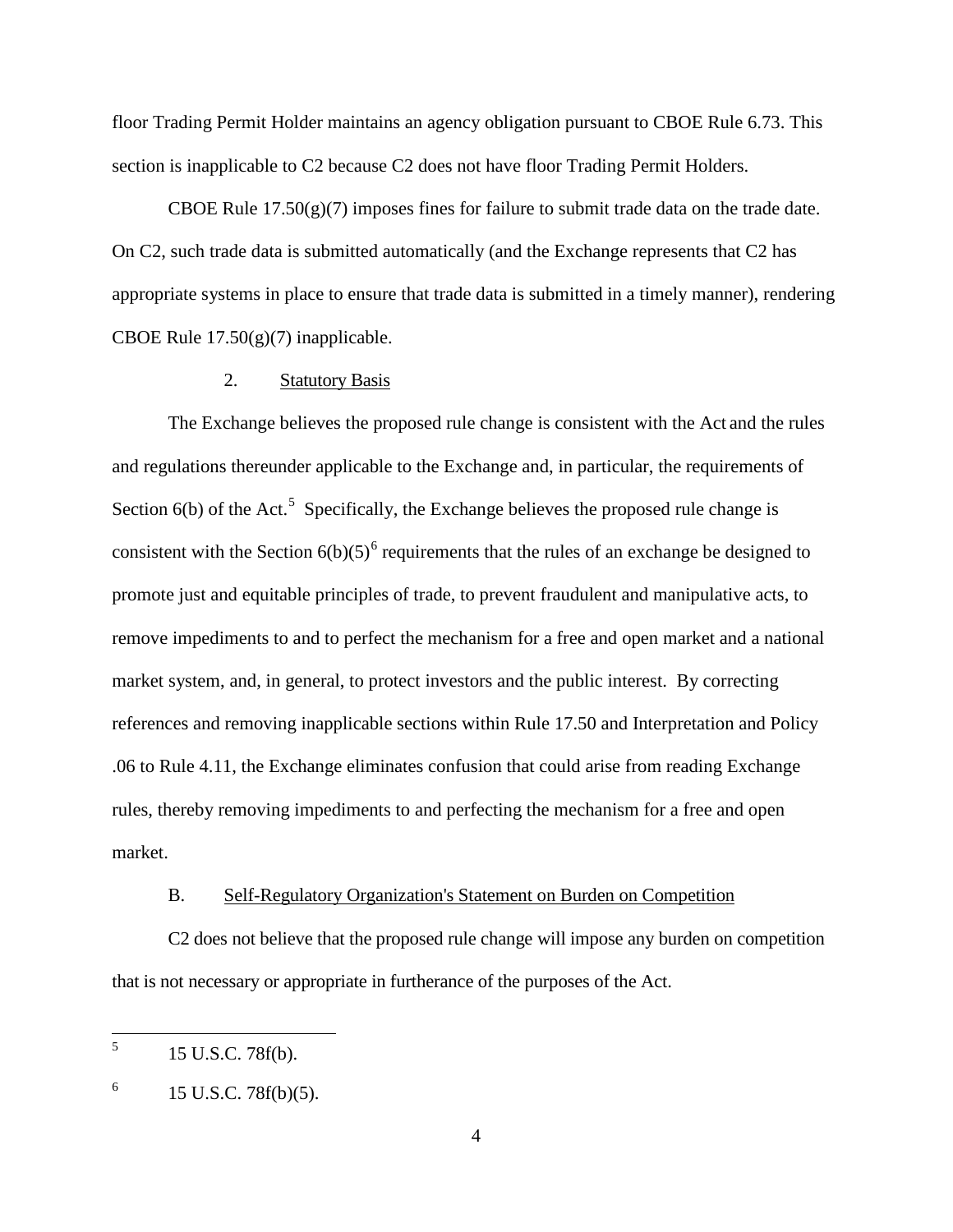C. Self-Regulatory Organization's Statement on Comments on the Proposed Rule Change Received from Members, Participants or Others

The Exchange neither solicited nor received comments on the proposed rule change.

- III. Date of Effectiveness of the Proposed Rule Change and Timing for Commission Action Because the foregoing proposed rule change does not:
	- A. significantly affect the protection of investors or the public interest;
	- B. impose any significant burden on competition; and
- C. become operative for 30 days from the date on which it was filed, or such shorter time as the Commission may designate, it has become effective pursuant to Section  $19(b)(3)(A)^7$  $19(b)(3)(A)^7$ of the Act and Rule 19b-4(f)(6)<sup>[8](#page-4-1)</sup> thereunder.

At any time within 60 days of the filing of this proposed rule change, the Commission summarily may temporarily suspend such rule change if it appears to the Commission that such action is necessary or appropriate in the public interest, for the protection of investors, or otherwise in furtherance of the purposes of the Act.

IV. Solicitation of Comments

Interested persons are invited to submit written data, views and arguments concerning the foregoing, including whether the proposed rule change is consistent with the Act. Comments may be submitted by any of the following methods:

# Electronic comments:

• Use the Commission's Internet comment form [\(http://www.sec.gov/rules/sro.shtml\)](http://www.sec.gov/rules/sro.shtml); or

<span id="page-4-0"></span> $7 \qquad 15 \text{ U.S.C. } 78\text{s(b)}(3)(\text{A}).$ 

<span id="page-4-1"></span> $8 \qquad 17 \text{ CFR } 240.19b - 4(f)(6).$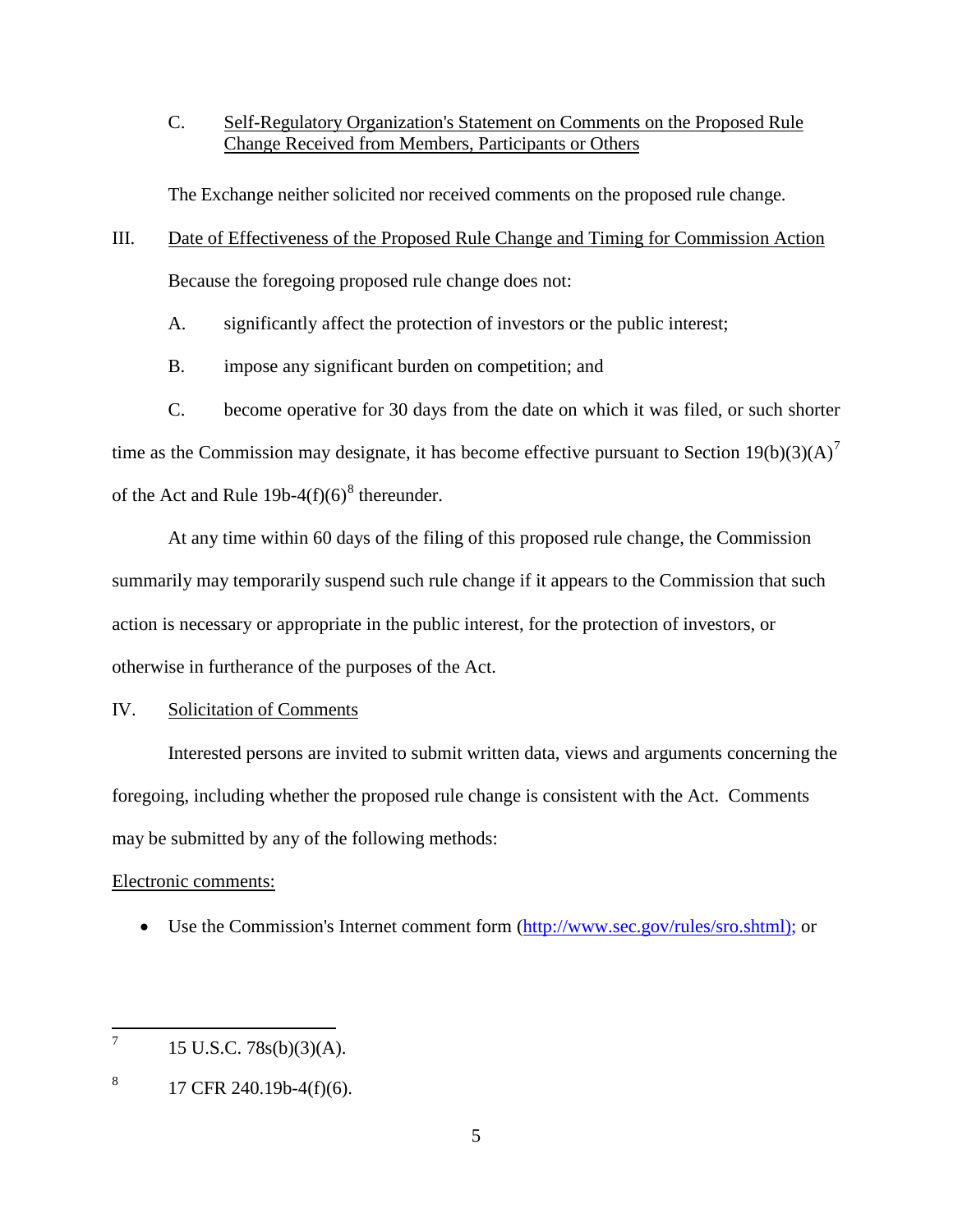• Send an e-mail to <u>rule-comments@sec.gov</u>. Please include File Number SR-C2-2012-031 on the subject line.

#### Paper comments:

• Send paper comments in triplicate to Elizabeth M. Murphy, Secretary, Securities and Exchange Commission, 100 F Street, NE, Washington, DC 20549.

All submissions should refer to File Number SR-C2-2012-031. This file number should be included on the subject line if e-mail is used. To help the Commission process and review your comments more efficiently, please use only one method. The Commission will post all comments on the Commission's Internet website (http://www.sec.gov/rules/sro.shtml). Copies of the submission, all subsequent amendments, all written statements with respect to the proposed rule change that are filed with the Commission, and all written communications relating to the proposed rule change between the Commission and any person, other than those that may be withheld from the public in accordance with the provisions of 5 U.S.C. 552, will be available for website viewing and printing in the Commission's Public Reference Room, 100 F Street, NE, Washington, DC 20549, on official business days between the hours of 10:00 a.m. and 3:00 p.m. Copies of such filing also will be available for inspection and copying at the principal office of C2. All comments received will be posted without change; the Commission does not edit personal identifying information from submissions. You should submit only information that you wish to make available publicly. All submissions should refer to File